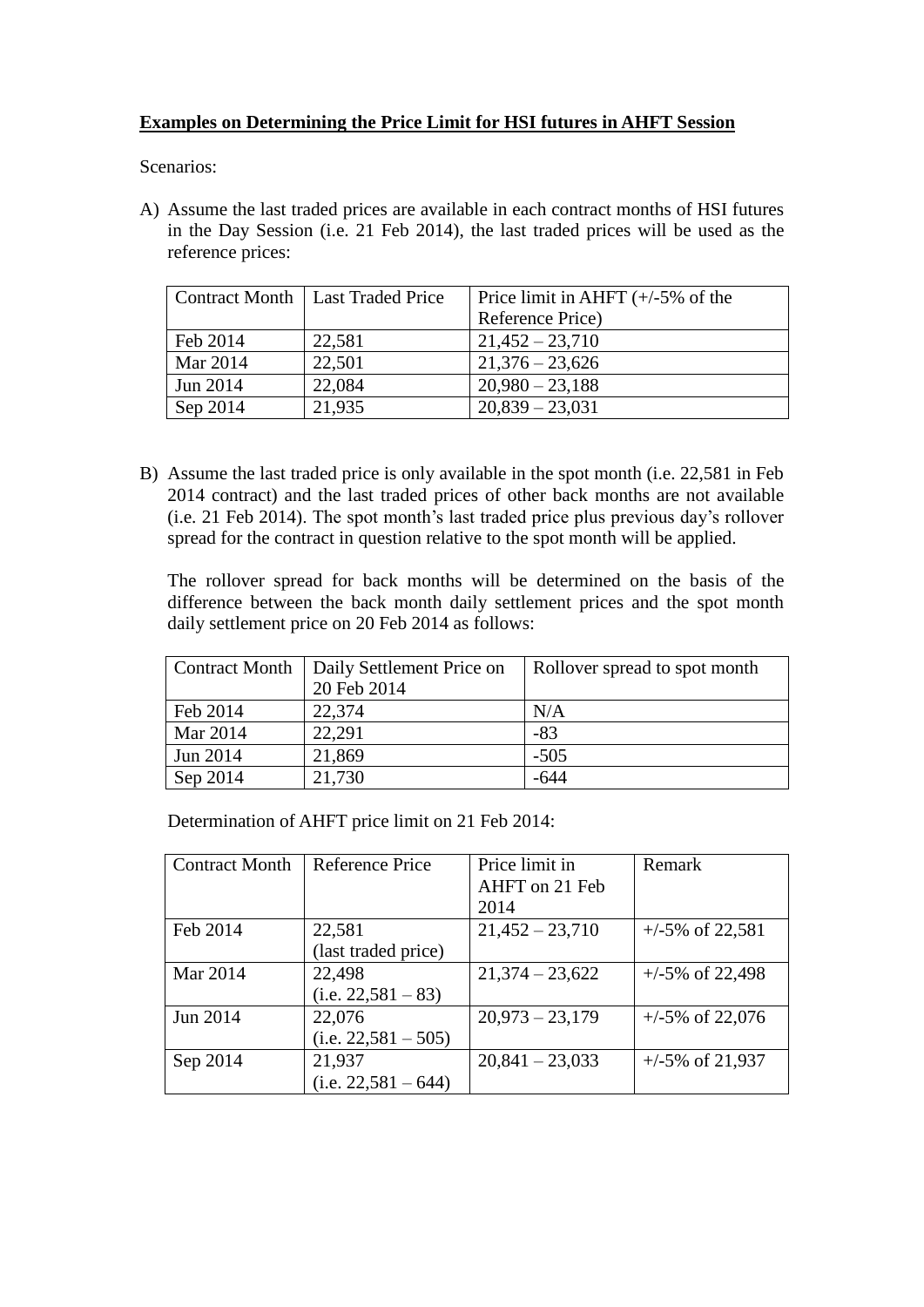C) Assume the last traded price is not available for a back month on the **last trading day** (i.e. 29 Jan 2014). The spot-next month's last traded price plus previous day's rollover spread for the contract month in question relative to the spot-next month will be applied.

The rollover spread for back months will be determined on the basis of the difference between the previous day's daily settlement prices of contract months in question and the spot-next month daily settlement price on 28 Jan 2014 as follows:

| <b>Contract Month</b> | Daily Settlement | Rollover spread to | Rollover spread to |
|-----------------------|------------------|--------------------|--------------------|
|                       | Price on 28 Jan  | spot month on 28   | spot-next month    |
|                       | 2014             | Jan 2014           | on 28 Jan 2014     |
| Jan $2014$ (spot)     | 22,009           | N/A                | N/A                |
| Feb 2014              | 21,989           | $-20$              | N/A                |
| (spot-next)           |                  |                    |                    |
| Mar 2014              | 21,910           | -99                | $-79$              |
| Jun 2014              | 21,499           | $-510$             | $-490$             |

Determination of AHFT price limit on 29 Jan 2014 (Last Trading Day) and assume no last traded prices are available in Mar 2014 and Jun 2014 contracts:

| <b>Contract Month</b> | Reference Price       | Price limit in    | Remark             |
|-----------------------|-----------------------|-------------------|--------------------|
|                       |                       | AHFT on 29 Jan    |                    |
|                       |                       | 2014              |                    |
| Jan 2014              | N/A                   | N/A               | Expired            |
| Feb 2014              | 22,182                | $21,073 - 23,291$ | $+/-5\%$ of 22,182 |
|                       | (last traded price)   |                   |                    |
| Mar 2014              | 22,103                | $20,998 - 23,208$ | $+/-5\%$ of 22,103 |
|                       | $(i.e. 22,182 - 79)$  |                   |                    |
| Jun 2014              | 21,692                | $20,608 - 22,776$ | $+/-5\%$ of 21,692 |
|                       | $(i.e. 22,182 - 490)$ |                   |                    |

- D) Assume the last traded price is not available for a back month on the **first trading day** after spot month expiration (i.e. 30 Jan 2014)
	- The rollover spread for the contract month in question relative to the spot– next month will be applied and it will be the difference between the previous day's daily settlement prices of contract month in question and the spot-next month daily settlement price; or
	- If the previous daily settlement price is also not available for a back month, i.e. a new contract month, the rollover spread will be the difference between the reference price of the contract month in question in the risk parameter file and the spot-next month daily settlement price

The rollover spread for back months will be determined by using the daily